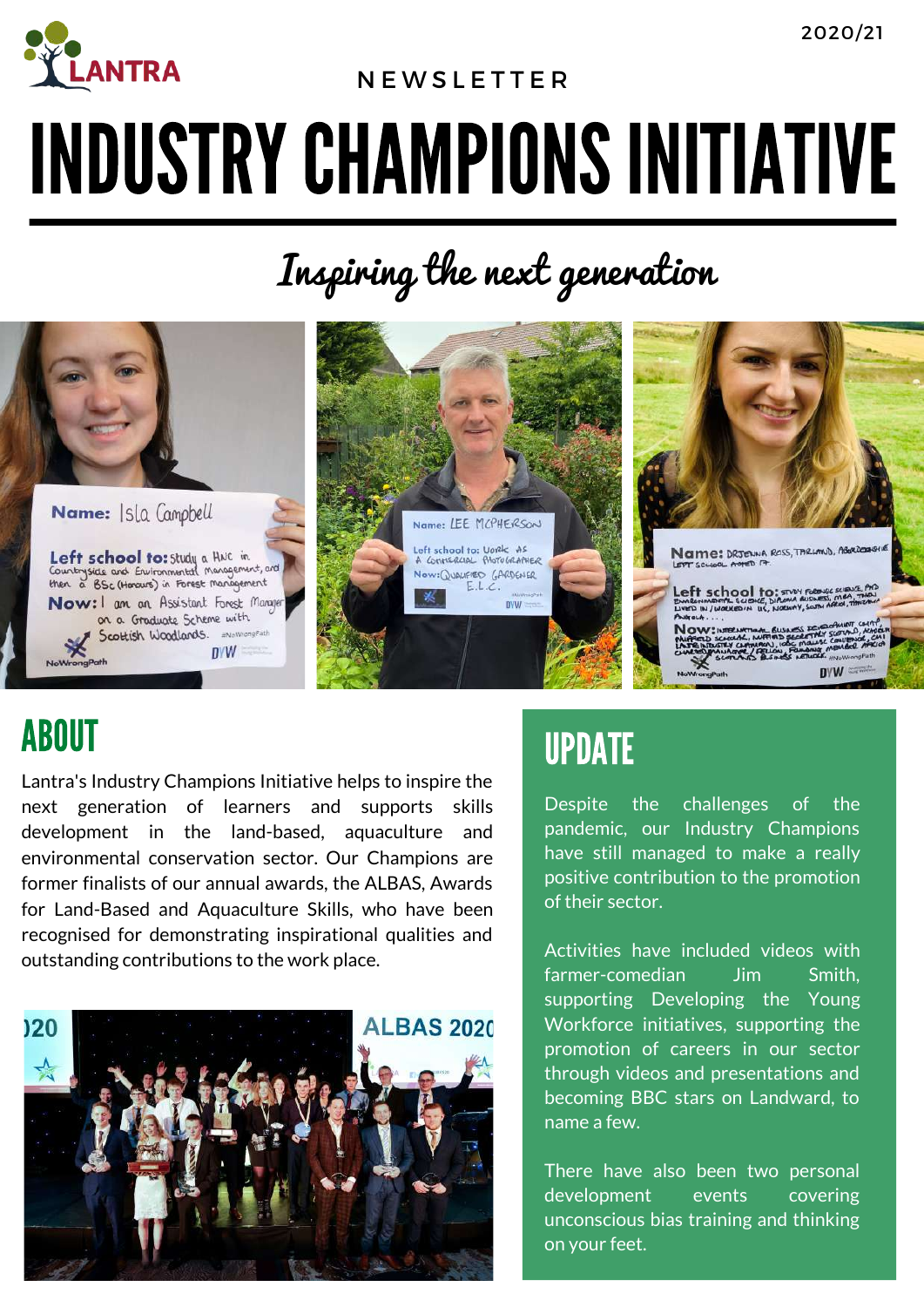# **HIGHLIGHTS**

Although it was a year behind a screen, there has still been lots of activity taking place.

A virtual induction was held which was attended by the 2020 finalists and existing champions to find out about what was involved in being a Lantra Industry Champion.

The Champions have supported Developing the Young Workforce initiatives including [providing](https://www.youtube.com/watch?v=njwNjXDqmEQ&t=22s) videos about why they love working in the land-based, aquaculture and environmental conservation sector as well as the #NoWrongPath campaign promoting their own pathways and that there is no wrong path after school. Lawrence Martin worked closely with his local school to promote what was entailed with his job as well as producing a video for DYW Perth and [Kinross](https://www.youtube.com/watch?v=7jbDx4E6f-U) on "A Day in the Life of", which was shared with schools in the region.



Jenna Ross [supported](https://www.youtube.com/watch?v=8estAVQwCyI) the Working in Wellies campaign which provides resources to support teachers to encourage secondary pupils to consider STEM (Science, Technology, Engineering and Mathematics) and rural subjects and careers in addition to 'STEM [Ambassadors](https://fb.watch/420YoZUGc2/) in Scotland' week.



Luke Taylor spoke at the Rural Youth [Project's](https://www.youtube.com/watch?v=0bgJQjFHdEY&t=170s) Ideas Café about his podcast 'The Rambling Ranger' and his job working in the countryside which you can [watch](https://www.youtube.com/watch?v=0bgJQjFHdEY) here.

Champions Andrew Dixon, Jakob Eunson and Erica Taylor filmed segments for Landward about the work they were doing in agriculture in [Episodes](https://www.bbc.co.uk/iplayer/episodes/b006m994/landward) 5 and 12.

Andrew also filmed a video describing how the pandemic has affected his work as a farmer. You can view the video [here](https://www.facebook.com/lantrascotland/videos/heres-andrew-dixon-borders-farmer-and-one-of-our-industry-champions-giving-us-an/2907566382622941/).

Scott Mason spoke about his career in Fisheries Management at our own [VirtRural](https://www.youtube.com/watch?v=cQZKPEab6M4&t=231s) Careers event which was attended by 133 delegates.



Two personal development events have taken place this year. Unconscious bias training was organised to support them in their role promoting their industries and inspiring the next generation of learners who may have pre-conceptions about our sector. The second, Thinking on Your Feet session was aimed at supporting the Champions to improve their ability to think on their feet in a range of situations which might arise in their role as well as in their personal life. Opportunities to network were also arranged for the Champions during the year.

Industry Champions Luke Taylor, Lawrence Martin, Alan Tangny, Megan Rowland and Lee McPherson have all taken part in the Springboard for Rural Skills Project developing their skills in instructional techniques with some progressing onto further training.



## JIMS GETS A JOB FOR A DAY

Lantra Scotland launched a new series of career videos featuring some of our Industry Champions alongside farmer-comedian Jim Smith. Champions Isla and Jack featured in the Trees & Timber video, Luke showcased Environmental Conservation careers and Finulla highlighted careers in Horticulture. These have been very well received. [You](https://www.youtube.com/watch?v=cukjOzYIBZw&list=PLtnIp4QBTXPW4ajeo5Hjc1rg9wiWB1SUH) [can](https://www.youtube.com/watch?v=cukjOzYIBZw&list=PLtnIp4QBTXPW4ajeo5Hjc1rg9wiWB1SUH) [view](https://www.youtube.com/watch?v=cukjOzYIBZw&list=PLtnIp4QBTXPW4ajeo5Hjc1rg9wiWB1SUH) [the](https://www.youtube.com/watch?v=cukjOzYIBZw&list=PLtnIp4QBTXPW4ajeo5Hjc1rg9wiWB1SUH) [videos](https://www.youtube.com/watch?v=cukjOzYIBZw&list=PLtnIp4QBTXPW4ajeo5Hjc1rg9wiWB1SUH) [here.](https://www.youtube.com/watch?v=cukjOzYIBZw&list=PLtnIp4QBTXPW4ajeo5Hjc1rg9wiWB1SUH)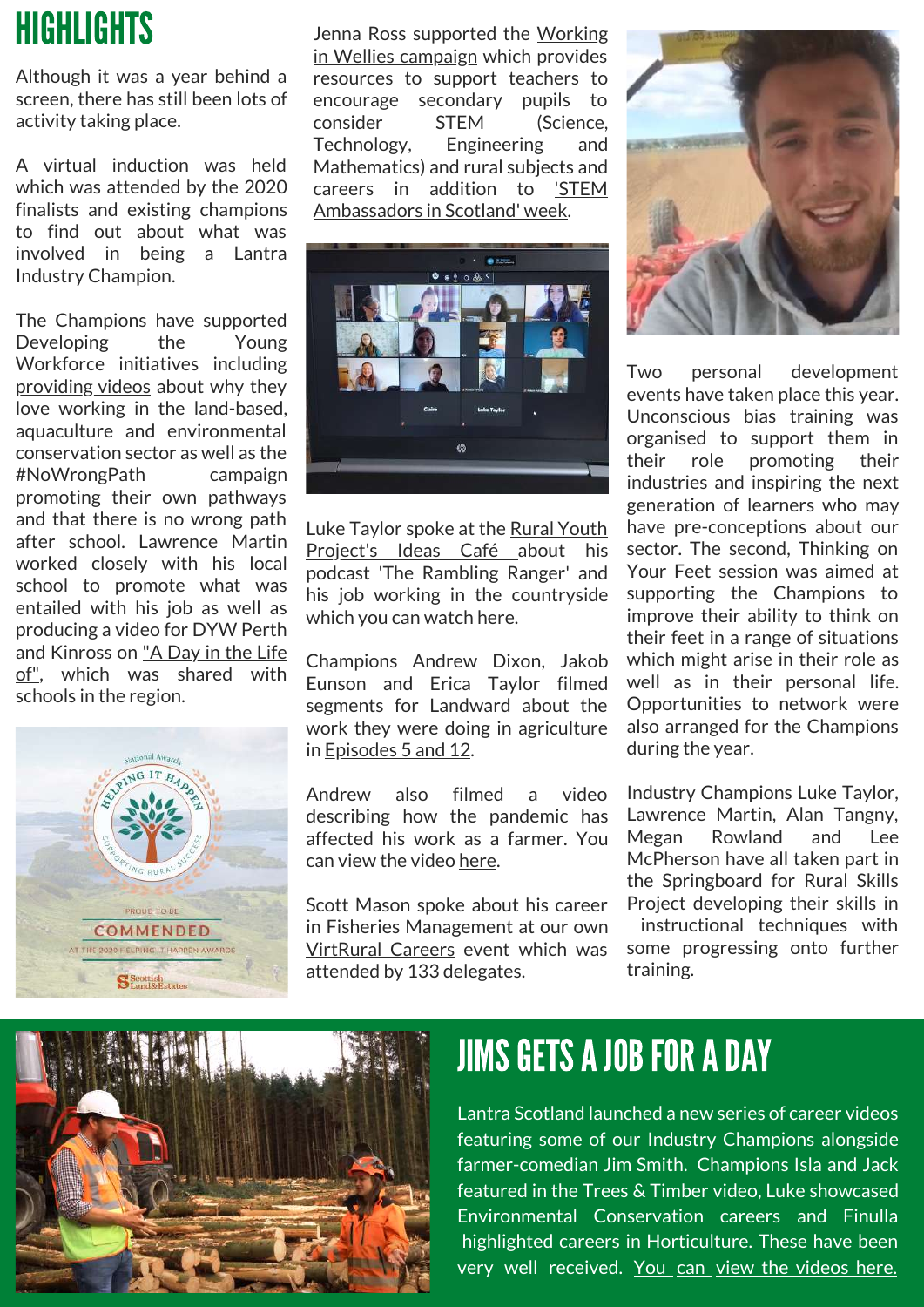# **INDUSTRY CHAMPION TESTIMONIALS**

"**The biggest benefit for me has been raising a larger profile for my profession.** Lantra Scotland has provided me a platform, as well as its network, to reach out further than on my own. I've also learned a huge amount about other industries and the other champions. Joining the initiative will grant you this too and you never know, you might end up in a video with Jim Smith also!"

#### LUKE TAYLOR

ENVIRONMENTAL CONSERVATION 2019



"The industry champions initiative is a group of like minded people with a hugely diverse range of skills where you can seek help and advice, in a safe environment. It gives you the opportunity to discuss rural issues and continue to make a difference to industry by promoting everything that it has to offer and educating those who would like to know more. The initiative has expanded my network and given opportunities to take part in webinars and training to further my knowledge and experience. **For those lucky enough to be offered a chance to join, it's a no brainer."**

LAWRENCE MARTIN AGRICULTURE 2020





"**The Lantra Industry Champions initiative is a fantastic opportunity** to promote and represent the industry, connect with other like-minded people from cross cutting sectors, catalyse new ideas through knowledge exchange, build on leadership and communication skills and access continual learning and development opportunities." JENNA ROSS **AGRICULTURE 2018** 



"I won a Lantra Land Based Learner of the Year award way back in 2013. I have been involved in the Industry Champions initiative since it began. **For me it has been very beneficial on a personal level as well professional.** I have made some very good friends through the project who I keep in contact with regularly. On a professional level it has been great having this wide range of skill sets only a phone call away. Whether it is calling an agriculture champion to ask questions on how to fix a tractor and flail we had on hire, speaking to an Environmental Conservation champion to discuss best ways of managing grass lands and footpath networks or chatting with an aquaculture champion to gain a better understanding of the aquaculture industry within Scotland. The project has allowed me to gain a greater understanding of the many rural and land based industries here in Scotland." SCOTT MASON

FISHERIES MANAGEMENT 2013